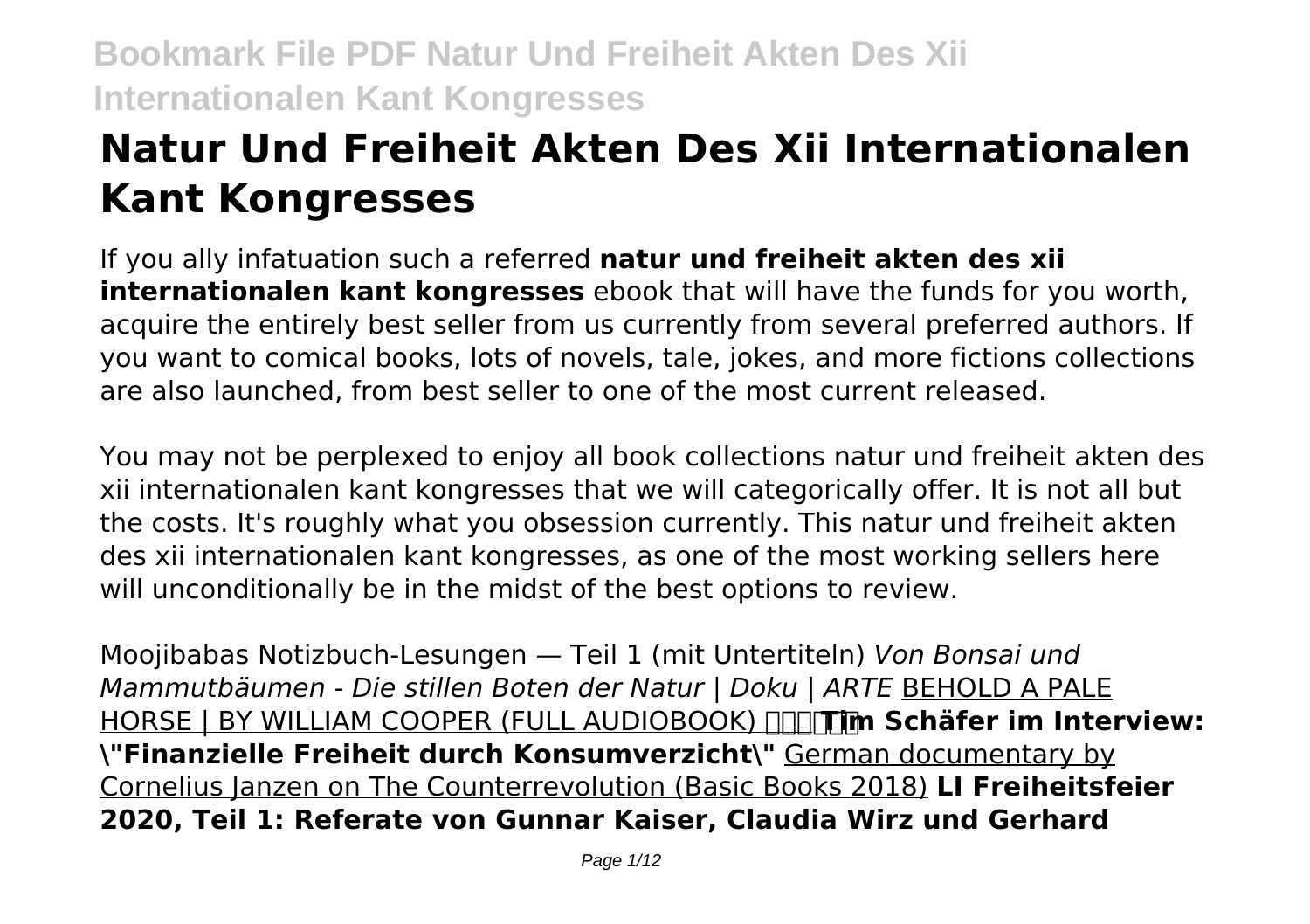**Schwarz** Erich Fromm: Über die Ursprünge der Aggression Work (or, the 5 jobs I had before YouTube) | Philosophy Tube Die Letzte Reformation - Der Anfang (2016) - Ganzer Film Susan Cain: Die Macht der Introvertierten KLASSISCHER FILM: Dämon von Paris | Das schwarze Buch KRIMI DRAMA | ganzer film [usa, 1949, HD] LI-Freiheitsfeier 2020 «Notwendigkeit einer liberalen Rückbesinnung» The Power of Your Own Light - A Must See!A Simple Test Will Show If You Are a Genuine Introvert Endlich! Richard David Precht kritisiert den GREAT RESET! *Die Revolution ist fällig - Albrecht Müller im Gespräch The Day of the Triffids by John Wyndham Audiobook* **Jacque Fresco - Depression, Self Image - Sept. 5, 2011 (1/2)** *Familienrecht 1: Ehe Weltgeschichte 200 0v. Chr Die Chinesische Mauer, Kelten und Weltstadt Alexandria (Hörbuch Litvak \u0026 Varshe: Code-Switching Between Yiddish Accents As A Child*

Unlocking the Old Testament Part 14 - Deuteronomy 1

The Study Qur'an on Hell and Its Torments

My Father Built a Used Clothing Emporium in Stuttgart after WWII**Römische Geschichte Buch 1 | Theodor Mommsen | History | Audio Book | German | 3/9** EHFV16 I Liebe Dich selbst und finde was Du immer gesucht hast in Dir (frankundfrei)

Deutschland in 1500 1800 Jahre ∗ der Renaissance und Aufstieg Preußens (Hörbuch)Herta Müller Interview: How Could I Forgive *Römische Geschichte Buch 5 | Theodor Mommsen | History | Speaking Book | German | 27/29* Natur Und Freiheit Akten Des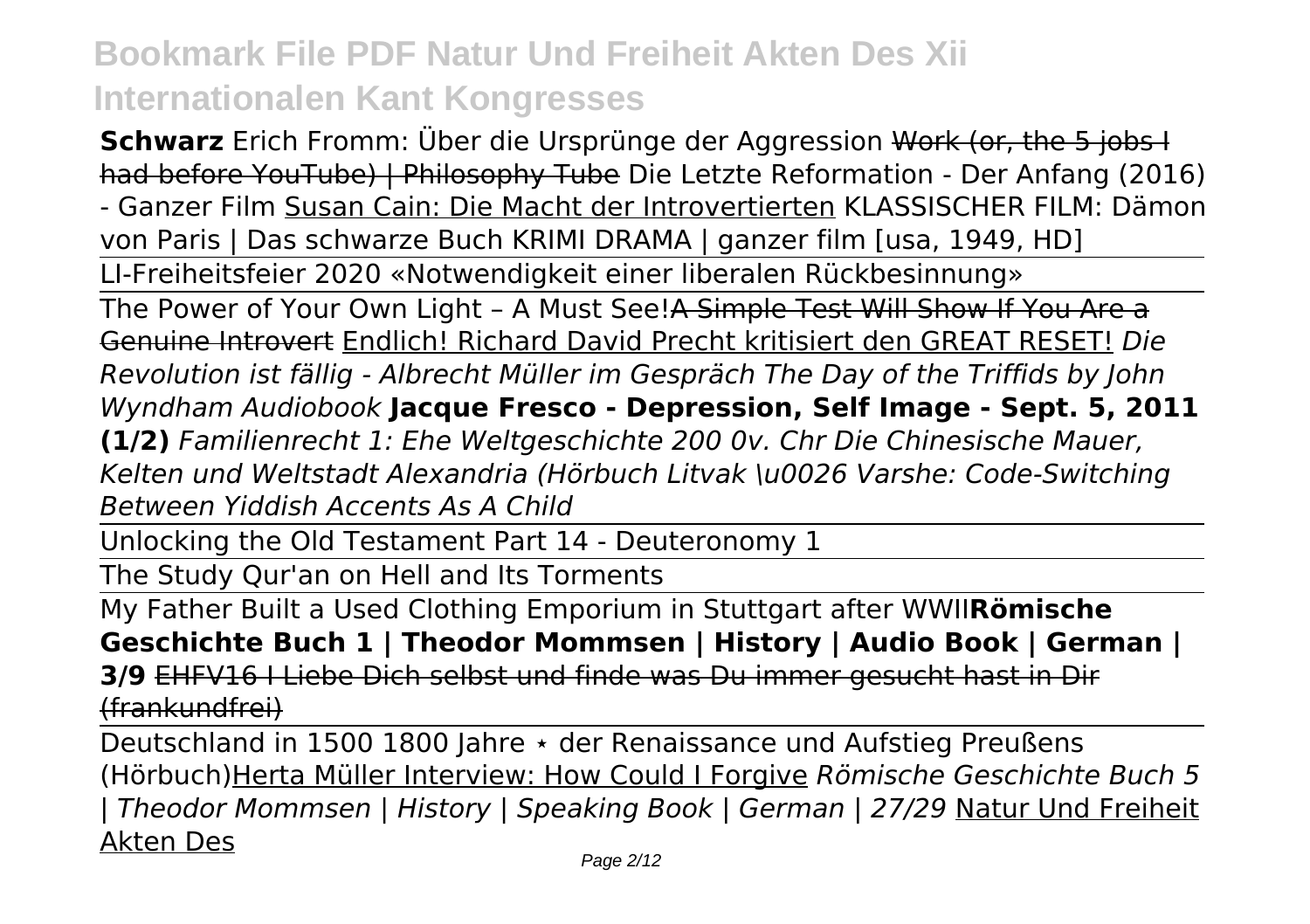<sup>1</sup> Im Verhältnis zu den Regelungen des Verfassungsvertrages sind die Änderungen vorwiegend redaktioneller Natur.² Insbesondere erfolgt eine ... Europäische Wirtschaftsverfassung zwischen Freiheit und ...

#### Der Lissabonner Reformvertrag.: Änderungsimpulse in einzelnen Rechts- und Politikbereichen.

Journal of the History of Philosophy vol. 58.2 2020 Kate Moran. "Kant on the Miser." Natur und Freiheit, Akten des XII. Internationalen Kant-Kongresses. Ed. Violetta L. Waibel, Margit Ruffing, David ...

#### Kate A. Moran

Furthermore we aim at a comprehensive development of body, mind and soul in harmony with nature ... und Schülern besucht wird, die von ca 100 Lehrerinnen und Lehrern unterrichtet werden. Die Schule ...

#### Advice and service

Ph.D.: Ludwig-Maximilians Universität Munich BA Theology, Licentiate Philosophy, Licentiate Theology: Centre Sèvres (Paris) BA Philosophy: Istituto Filosofico Aloisianum of Padua MA Physics: ...

#### Giovanni Pietro Basile SJ

The Quest for the Seeds of Eternal Growth: Goethe and Humboldt's Presentation of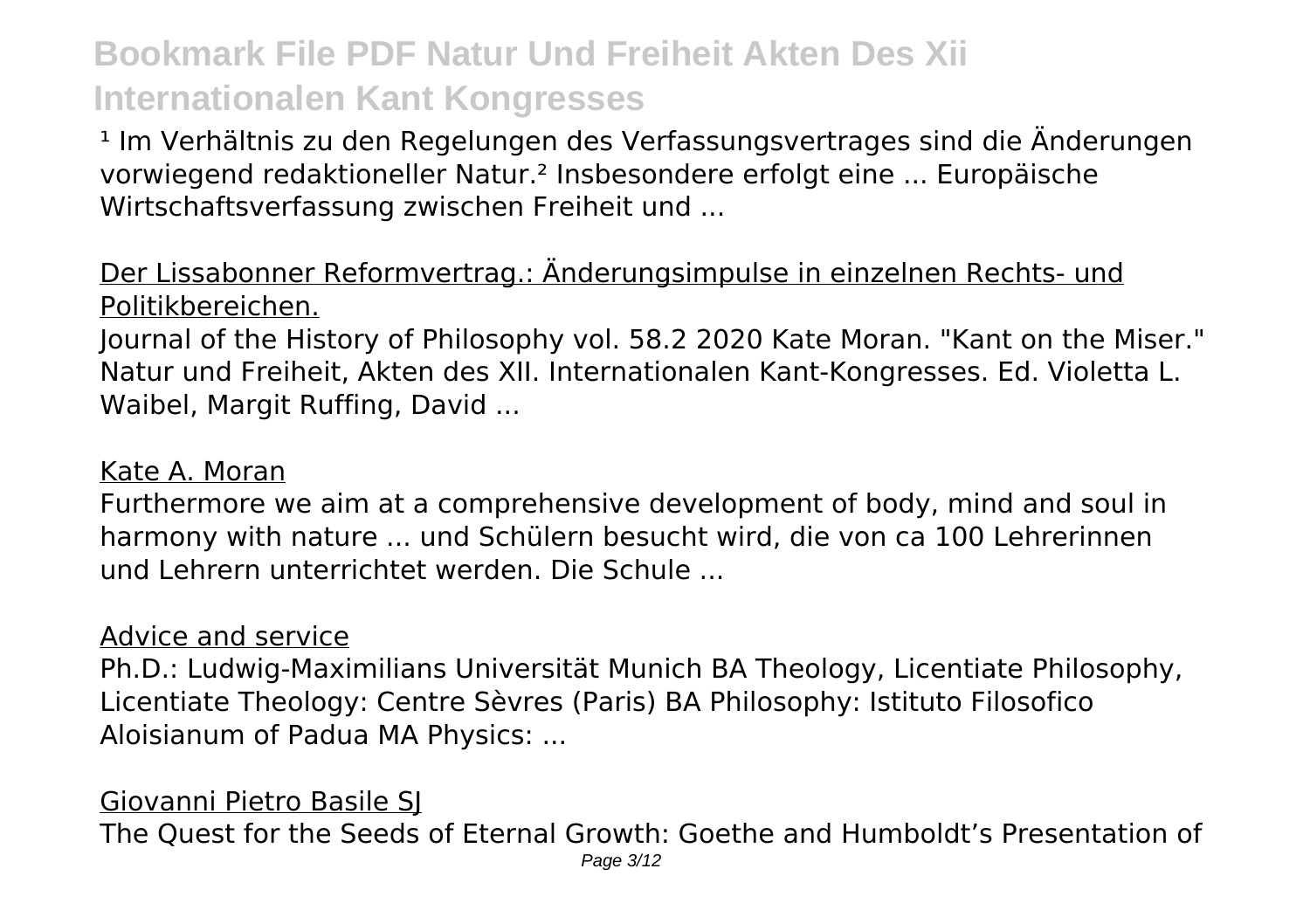Nature The Quest ... einen Lebensabschnitt des größten deutschen Dichters fiktionalisiert, war das Presse-Echo auf den ...

#### Goethe Yearbook 18

Piché, Claude 2004. Fichte et la première philosophie de la nature de Schelling. Dialogue, Vol. 43, Issue. 2, p. 211. Smith, Roger 2005. Does reflexivity separate the human sciences from the natural ...

#### German Philosophy 1760–1860

Diese wird in ähnlicher Form von zahlreichen Website-Betreibern eingesetzt und ist sehr einfach zu bedienen. So funktioniert die 2-Klick Lösung: Wenn Sie sich auf goethe.de aufhalten, ist die ...

#### Black Power in Eastern Europe.

04-08/2019: Research Associate at Otto von Guericke University Magdeburg, Department of Philosophy 2017-2019: Research Associate at the University of Muenster, Research Group "Theoretische Grundfragen ...

#### Dr. Eberhard Ortland

2017.03.043. Grützner T, Klemme S, Rohrbach A, Gervasoni F, Berndt J. (2017) The effect of fluorine on the stability of wadsleyite: Implications for the nature and depth of the transition zone in the ...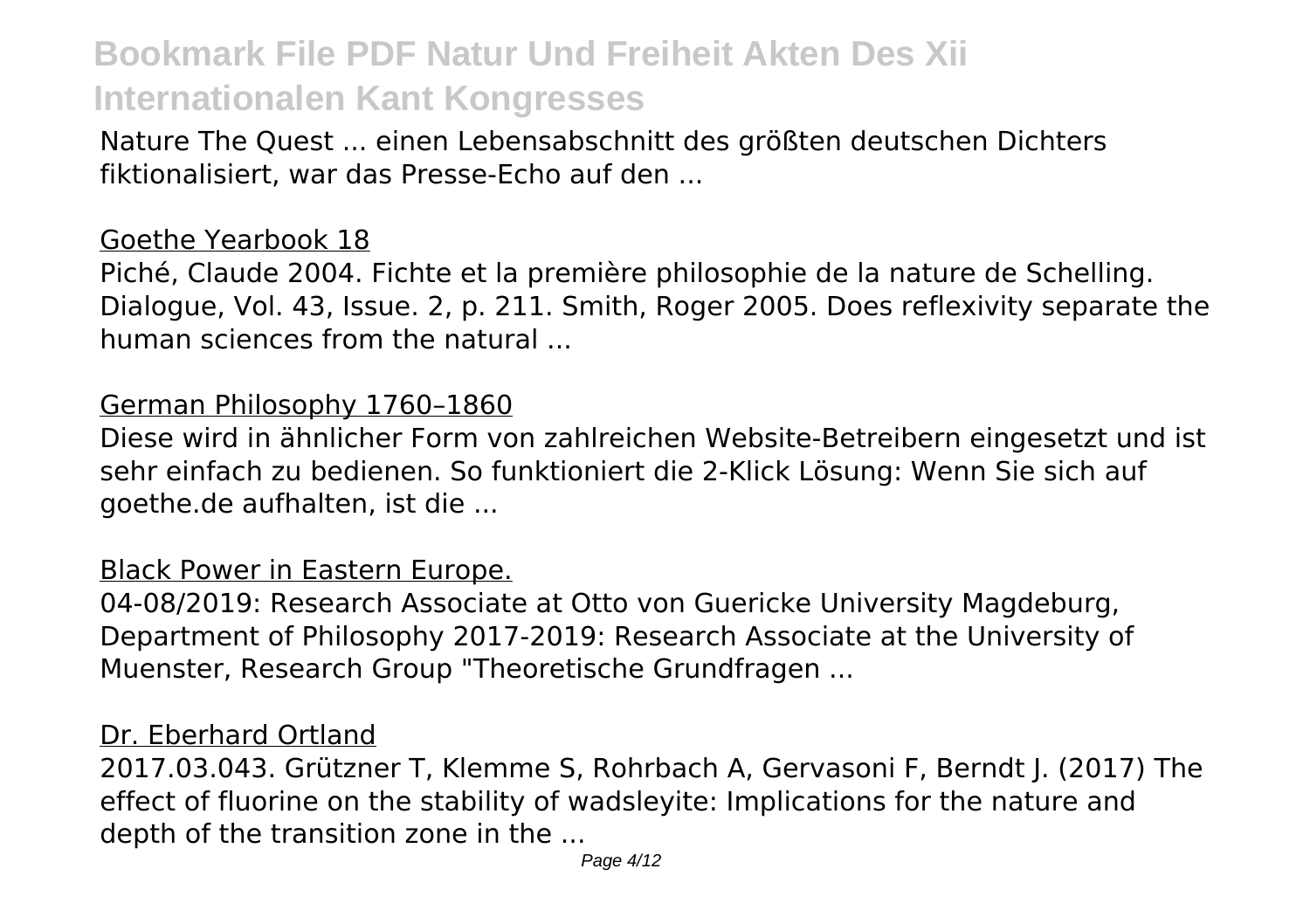#### Begutachtete (peer-reviewed) Publikationen seit 1995

Becker, Michael A. 2018. Second Nature, Critical Theory and Hegel's Phenomenology. International Journal of Philosophical Studies, Vol. 26, Issue. 4, p. 523.

#### Hegel on Second Nature in Ethical Life

Wong IC, Ghaleb MA, Franklin BD, Barber N: Incidence and nature of dosing errors in paediatric ... Rojahn J, Stute A: Off-Label-Use: Zwischen Freiheit und Pflicht. Lege artis 2012; 2: 10–5.

#### The Safety of Drug Therapy in Children

However, to neglect and to view as harmless the totally irrational elements of Nazism, evident from its very inception, has at least partially helped to conjure up a seemingly "incomprehensible nature ...

#### SF, Occult Sciences, and Nazi Myths

Die jährliche internationale außenpolitische Konferenz, die einen Überblick über die wichtigsten aktuellen Ereignisse des politischen, wirtschaftlichen und gesellschaftlichen ... "Die baltische ...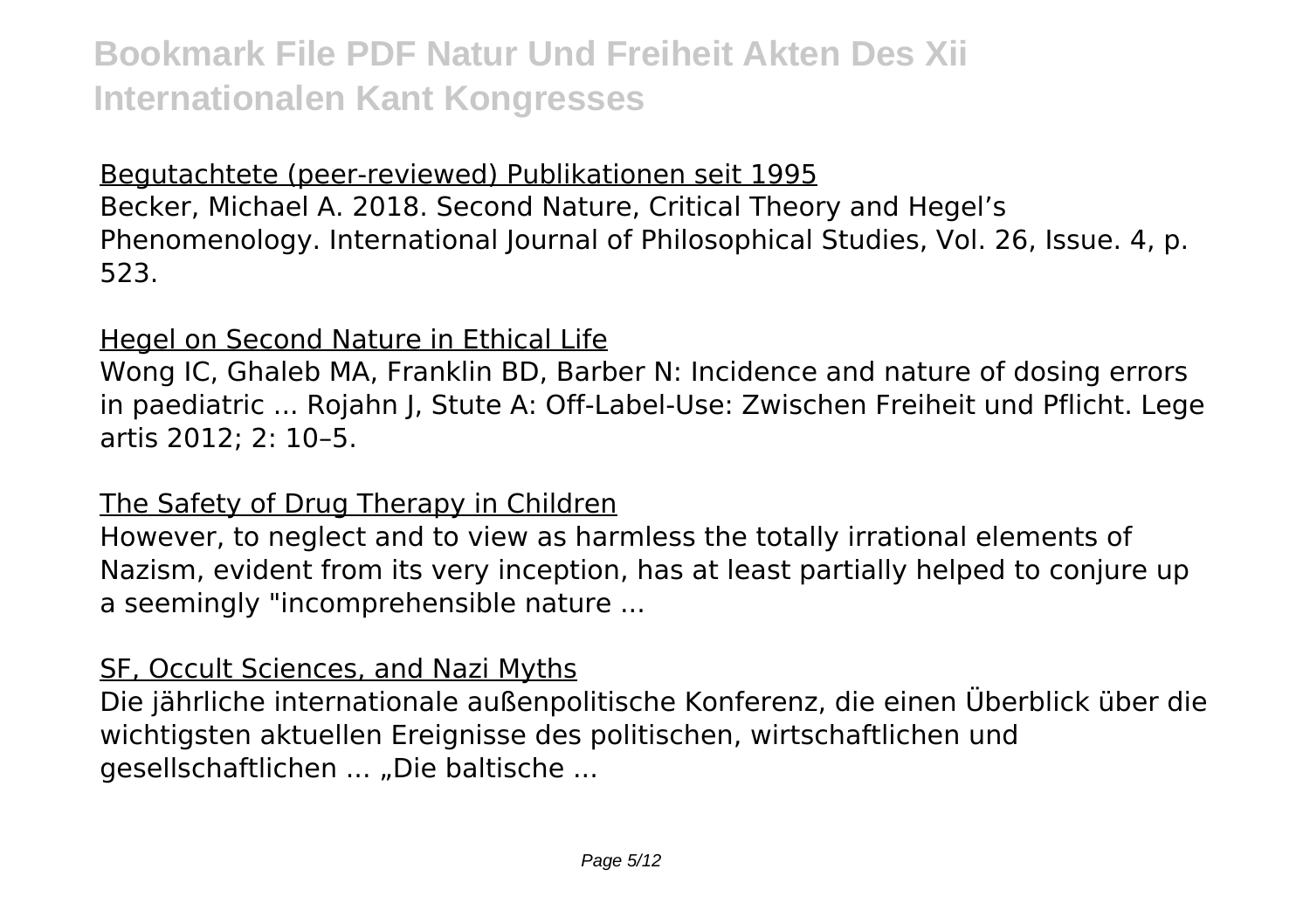Die Kongressakten des 12. Internationalen Kant-Kongresses, der im Jahr des 650-Jahrjubiläums der Universität Wien zum Thema "Natur und Freiheit" vom 21.–25. September 2015 an der Universität Wien stattgefunden hat, versammeln die Ergebnisse dieses Kongresses. Mit dem Thema "Natur und Freiheit" wurde zwei tragenden Begriffen des Kritischen Werks Kants Rechnung getragen. Kants Philosophie wird bis heute weltweit diskutiert, was sich auch in den Teilnehmerinnen und Teilnehmern des Kongresses spiegelte. Gleichwohl wurden und werden immer wieder Zweifel an der Berechtigung einer Philosophie der Freiheit laut, wie sie insbesondere für Kants Moralphilosophie grundlegend ist. Spannung und Balance von Natur und Freiheit galt es, erneut zu diskutieren. Überdies sollte am Ort des Kongresses, in Wien, der in der Vergangenheit brüchigen, von Vorbehalten bestimmten Auseinandersetzung mit Immanuel Kant in Österreich durch neue Untersuchungen Aufmerksamkeit geschenkt werden. Der Kongress hat die Bedeutung Kants für die heutige internationale Philosophie erneut unterstrichen. Es konnten aber auch die historischen Filiationen der Philosophie Kants für Wien und Österreich herausgearbeitet und einer neuen Sichtung unterzogen werden.

This book offers translations of early critical reactions to Kant's account of free will. Spanning the years 1784-1800, the translations make available, for the first time in Page 6/12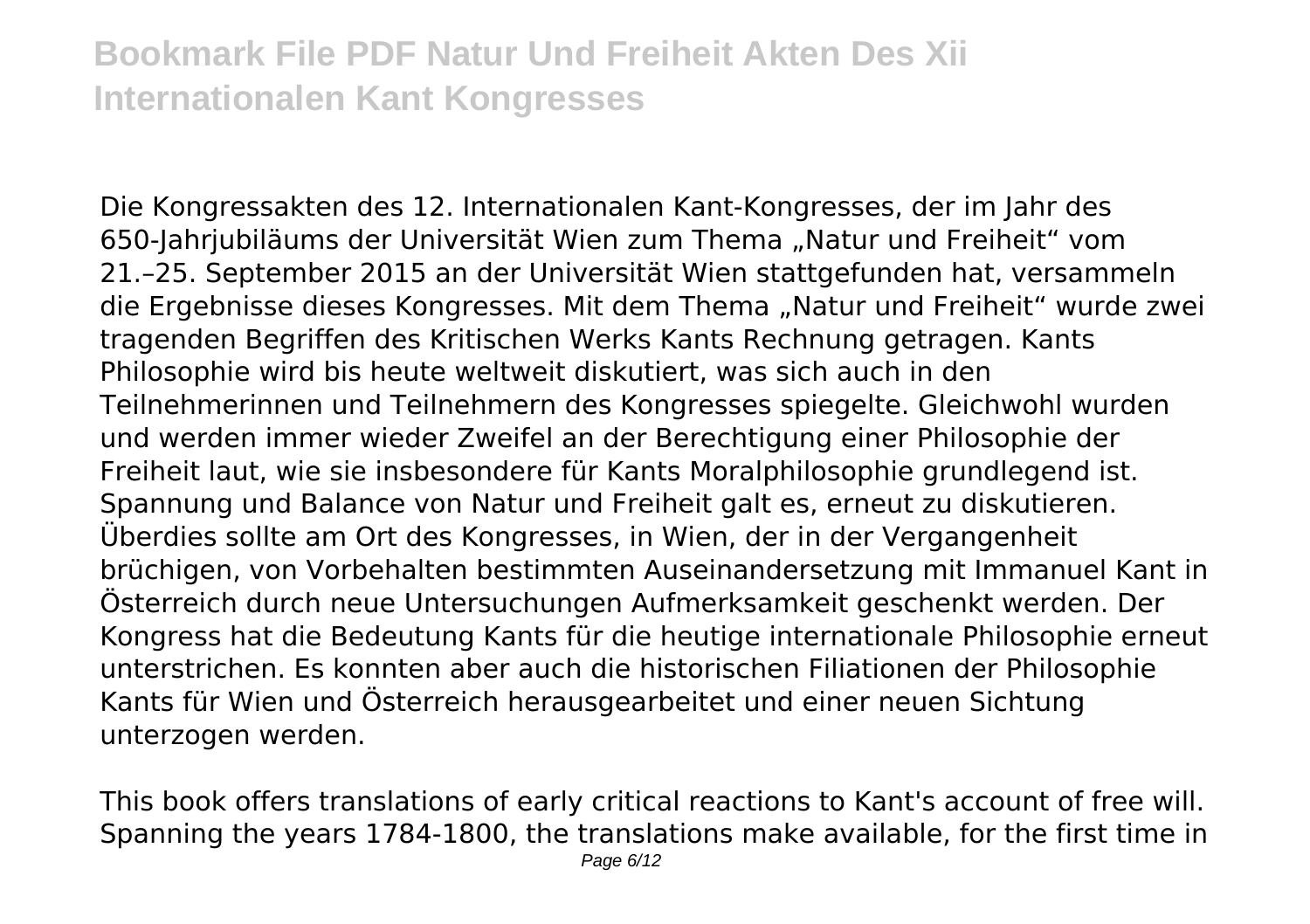English, works by little-known thinkers including Pistorius, Ulrich, Heydenreich, Creuzer and others, as well as familiar figures including Reinhold, Fichte and Schelling. Together they are a testimony to the intense debates surrounding the reception of Kant's account of free will in the 1780s and 1790s, and throw into relief the controversies concerning the coherence of Kant's concept of transcendental freedom, the possibility of reconciling freedom with determinism, the relation between free will and moral imputation, and other arguments central to Kant's view. The volume also includes a helpful introduction, a glossary of key terms and biographical details of the critics, and will provide a valuable foundation for further research on free will in post-Kantian philosophy.

This volume collects thirteen original essays that address the concept of will in Classical German Philosophy from Kant to Schopenhauer. During this short, but prolific period, the concept of will underwent various transformations. While Kant identifies the will with pure practical reason, Fichte introduces, in the wake of Reinhold, an originally biological concept of drive into his ethical theory, thereby expanding on the Kantian notion of the will. Schelling, Hegel, and Schopenhauer take a step further and conceive the will either as a primal being (Schelling), as a socio-ontological entity (Hegel), or as a blindly striving, non-rational force (Schopenhauer). Thus, the history of the will is marked by a complex set of tensions between rational and non-rational aspects of practical volition. The book outlines these transformations from a historical and systematic point of view. It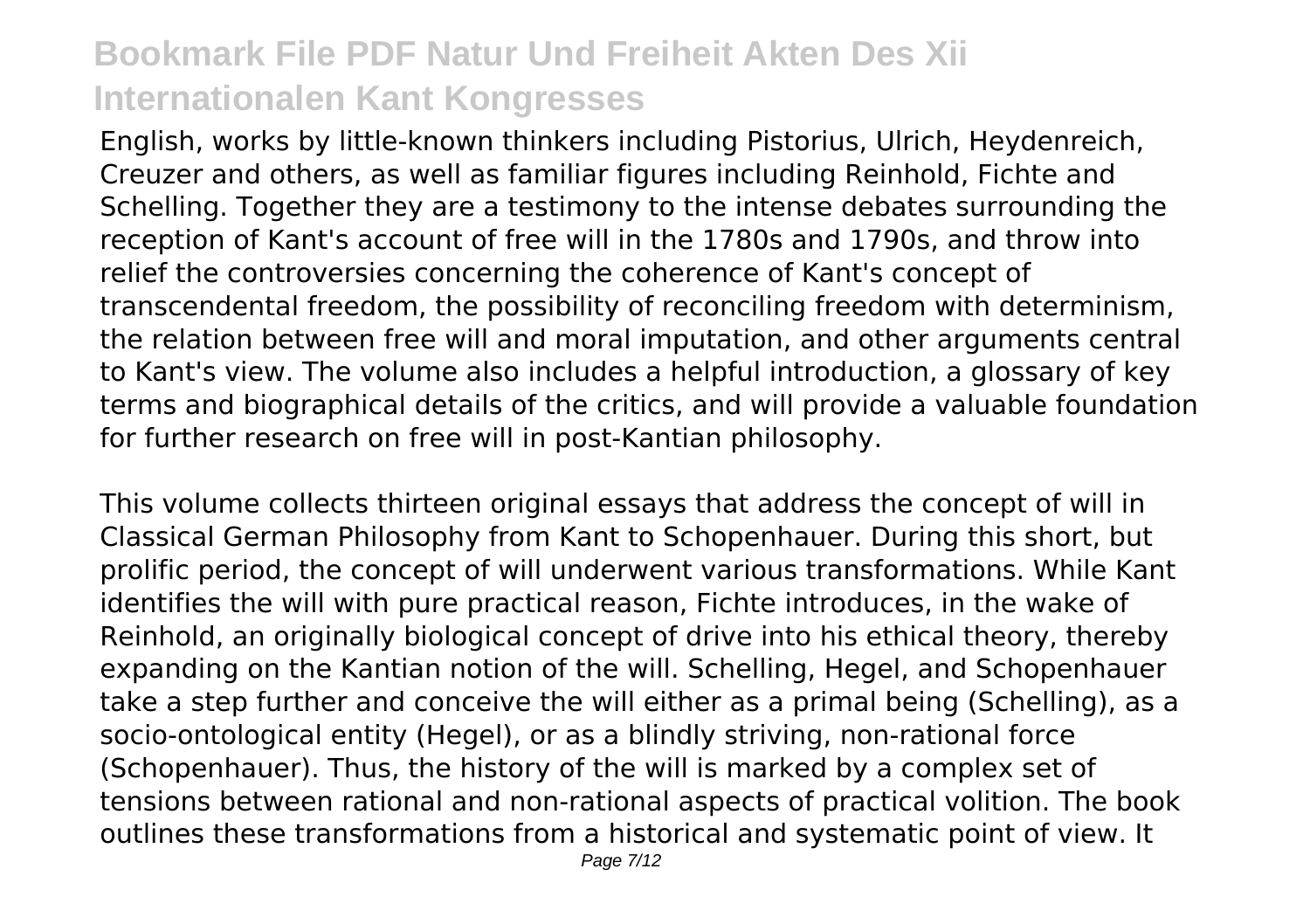offers an overview of the most important theories of the will by the major figures of Classical German Philosophy, but also includes interpretations of conceptions developed by lesser-studied philosophers such as Maimon, Jacobi, Reinhold, and Bouterwek.

The Proceedings present the contributions to the 13th International Kant Congress which was held at the University of Oslo, August 6-9, 2019. The congress, which hosted speakers from more than thirty countries and five continents, was dedicated to the topic of the court of reason. The idea that reason stands before itself as a tribunal characterizes the whole of Kant's critical project. Without such a court, reason falls into conflict with itself. With such a court in place, however, it may succeed in establishing the possibility and limits of metaphysics, ethics, aesthetics, law and science. The idea of reason being its own judge is not only pivotal to a proper understanding of Kant's philosophy, but can also shed light on the burgeoning fields of meta-philosophy and philosophical methodology. The 2019 Kant Congress put special emphasis on Kant's methodology, his account of conceptual critique, and the relevance of his ideas to current issues in especially political philosophy and the philosophy of law. Additional sections discussed a wide range of topics in Kant's philosophy. The Proceedings will provide anyone who is interested in exploring the variety of present-day work on Kant and Kantian themes with a wealth of fruitful inspiration.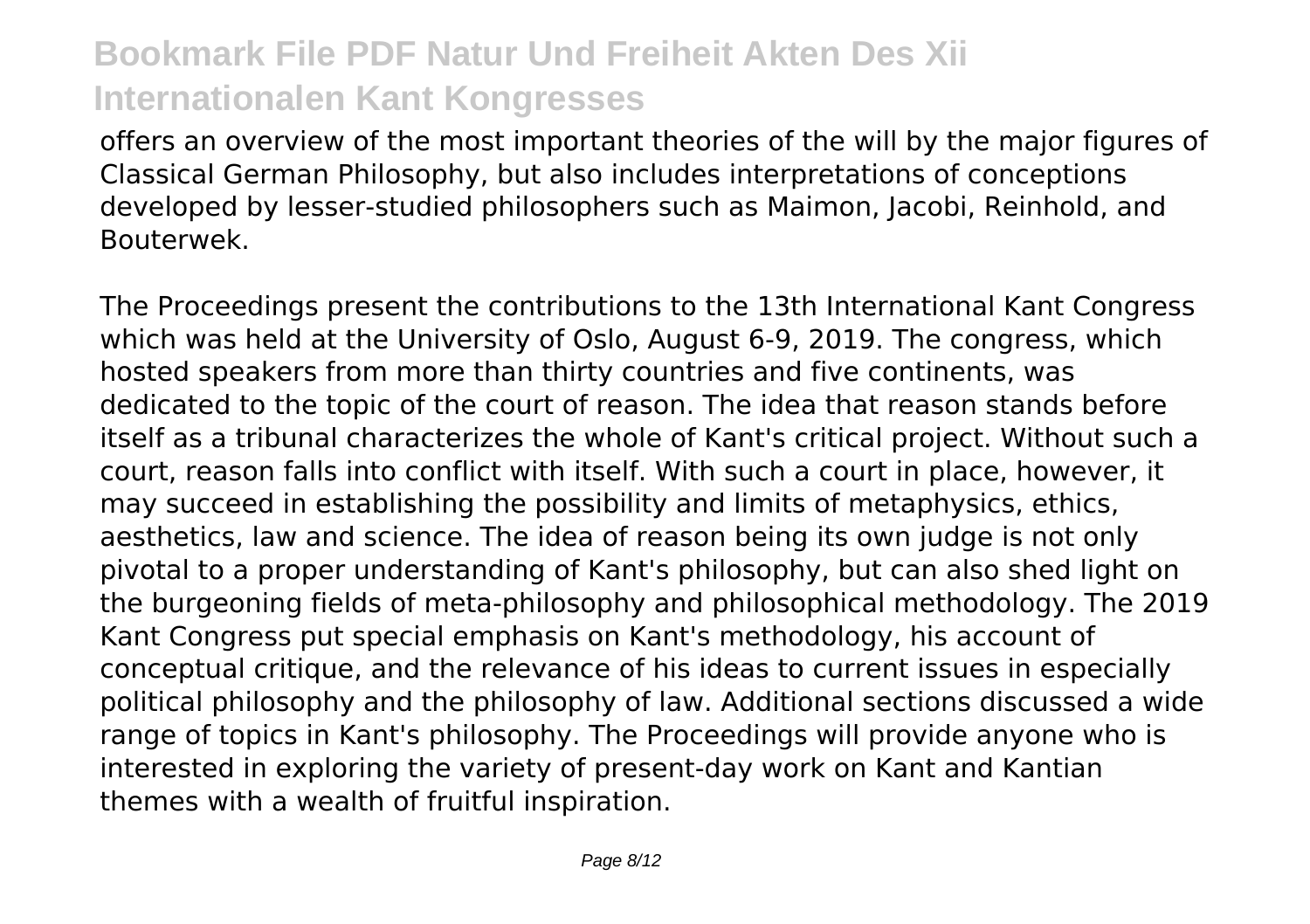Die fünf Bände enthalten die überarbeiteten Fassungen aller Haupt- und Sektionsvorträge des IX. Internationalen Kant-Kongresses, der im März 2000 an der Berliner Humboldt-Universität stattfand. Die Beiträge gliedern sich in die folgenden Sektionen: Der vorkritische Kant, Kants Theoretische Philosophie, Kants Praktische Philosophie, Kants Ästhetik, Kants Religionsphilosophie, Kants Geschichtsphilosophie, Kants Rechts-, Staats- und Politische Philosophie, Kants Anthropologie, Kants Naturphilosophie und das Opus postumum, Kants Logik, Kant und die Aufklärung, Kant, Deutscher Idealismus und Neukantianismus, Kant und die Folgen. Zu den Autoren zählen u.a. Manfred Baum, Mario Caimi, Konrad Cramer, Jean Ferrari, Eckhardt Förster, Michael Friedman, Simone Goyard-Fabre, Paul Guyer, Gary Hatfield, Agnes Heller, Dieter Henrich, Otfried Höffe, Wolfgang Kersting, Béatrice Longuenesse, Onora O'Neill, Robert Pippin, Gerold Prauss und Michael Wolff.

In the present volume, the significance of judgment for the understanding and evaluation of the interpretandum is analyzed. It is a complex endeavor in which existing forms of interpretation are examined and improved from the standpoint of the current state of research. Subjective interpretative approaches are corrected by recourse to a commonly understood truth and are judged from the standpoint of the commitment and consensus of scholars. Even if a work or an interpretandum has been understood and interpreted differently and pluralistically, this does not mean that all presented and existing interpretations are equally valid, acceptable,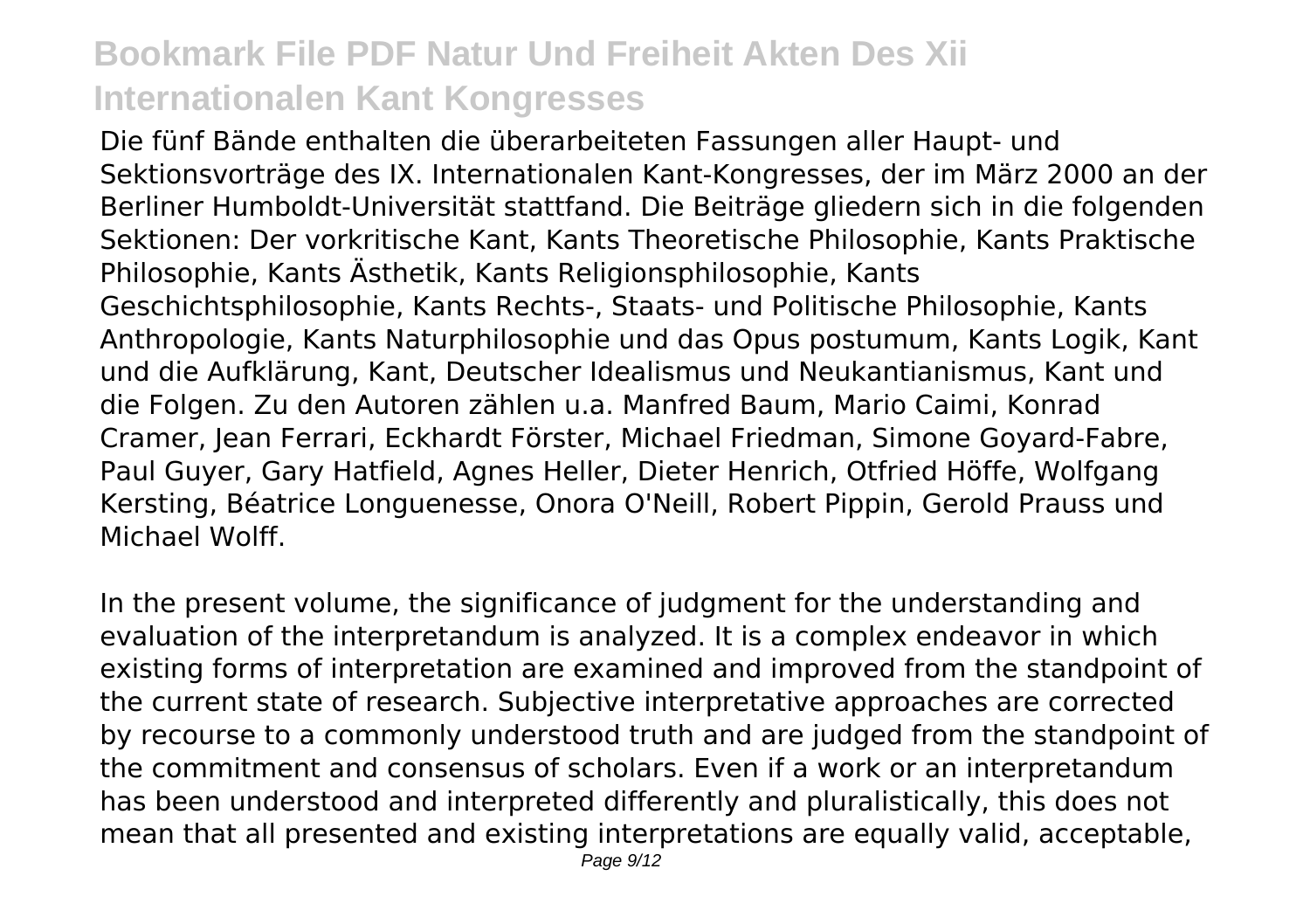and defensible. Therefore, it is important and necessary in any process of understanding to strive for a proper assessment of the work or interpretandum. The contributions are from the conference held at the University of Zadar (2018), Relevance of Hermeneutic Judgment.

From the early 1790s until after the turn of the century, a very productive but also controversial exchange took place between Reinhold and Fichte. Though many key aspects of post-Kantian philosophy were discussed, the philosophical confrontation between Reinhold and Fichte is most instructive for the understanding of post-Kantian philosophy. The exchange started when Fichte published his verdict on Reinhold's Elementarphilosophie and disapproved of its fundamental principle. In 1794 Fichte challenged Reinhold by presenting his Wissenschaftslehre. Reinhold was not convinced of Fichte's foundation of philosophy at first, but announced that he accepted the Wissenschaftslehre in 1797. While Reinhold and Fichte officially collaborated in the following three years, tensions concerning fundamental questions were still present. When Reinhold adopted Rational Realism, his relation to Fichte deteriorated and the exchange between the two finally ended. The contributions in the present collection focus on the central systematic issues at the different stages of the confrontation between Fichte and Reinhold, thereby illuminating questions that are essential to the understanding of the evolution of post-Kantian German philosophy.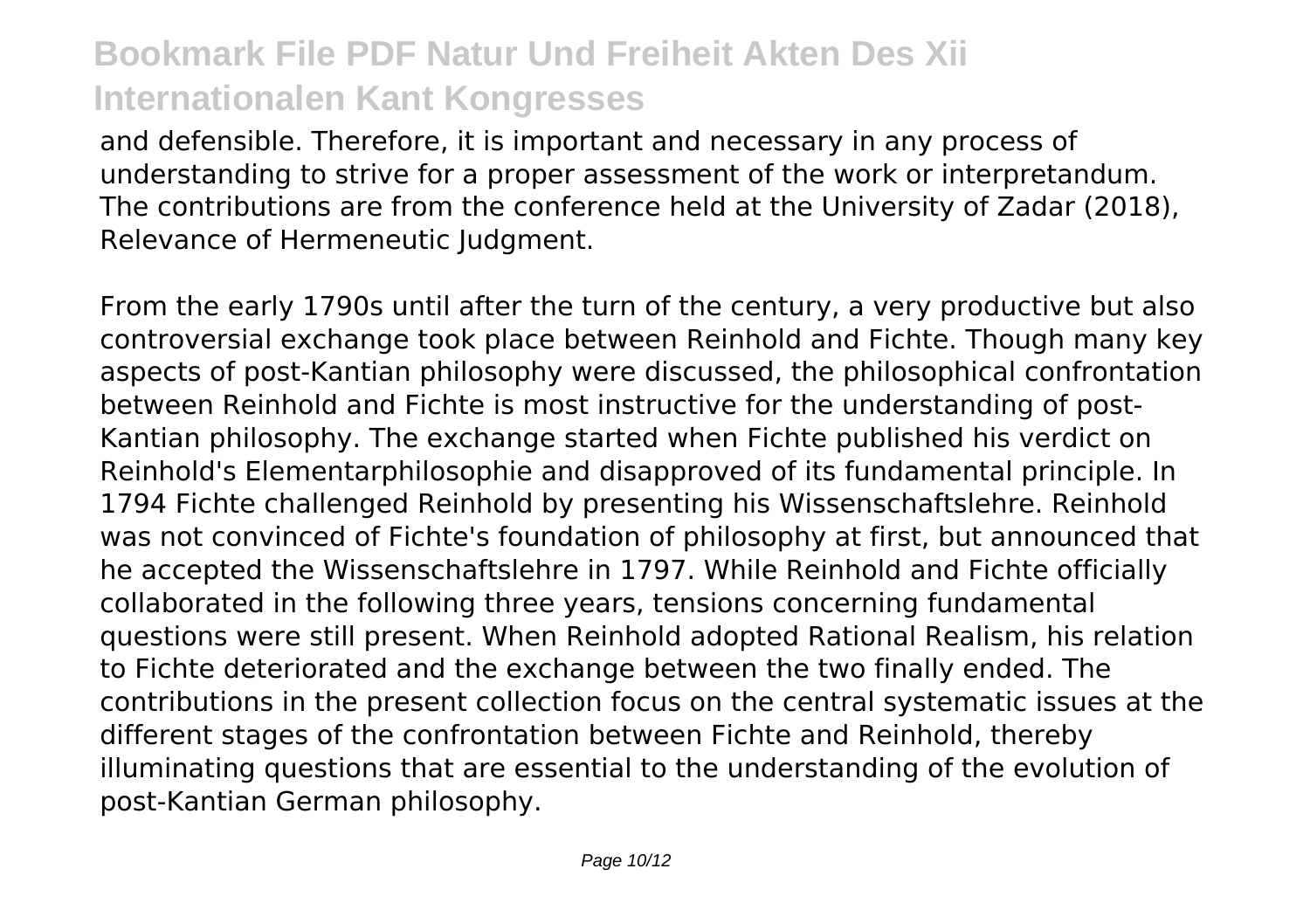Containing all of the key writings leading up to the publication of his Philosophical Essays in 1777, this volume presents complete works by Johann Nicolaus Tetens (1736-1807) in English for the very first time. These important essays focus on method in metaphysics and mathematics, the analysis of language, and various anthropological questions that occupied thinkers of the period. Key features of the volume include: · Accurate, readable translations · Detailed scholarly notes · A substantial introduction situating Tetens's works in historical context · A German-English glossary This collection marks a significant contribution to scholarship on Kant and 18th-century German philosophy.

This book provides a comprehensive account of Kant's development from the 1755/56 metaphysics to the cosmological antinomy of 1781. With the Theory of the Heavens (1755) and the Physical Monadology (1756), the young Kant had presented an ambitious approach to physical cosmology based on an atomistic theory of matter, which contributed to the foundations of an all-encompassing system of metaphysics. Why did he abandon this system in favor of his critical view that cosmology runs into an antinomy, according to the Critique of Pure Reason (CPR)? This book answers this question by focusing on Kant's methodology and the internal problems of his 1755/56 theory of nature. A decisive role for Kant's critical turn plays the argument from incongruent counterparts (1768), which drew much attention among philosophers of science, though not sufficiently in Kant research. Furthermore, the book analyses the genesis of the cosmological antinomy in the